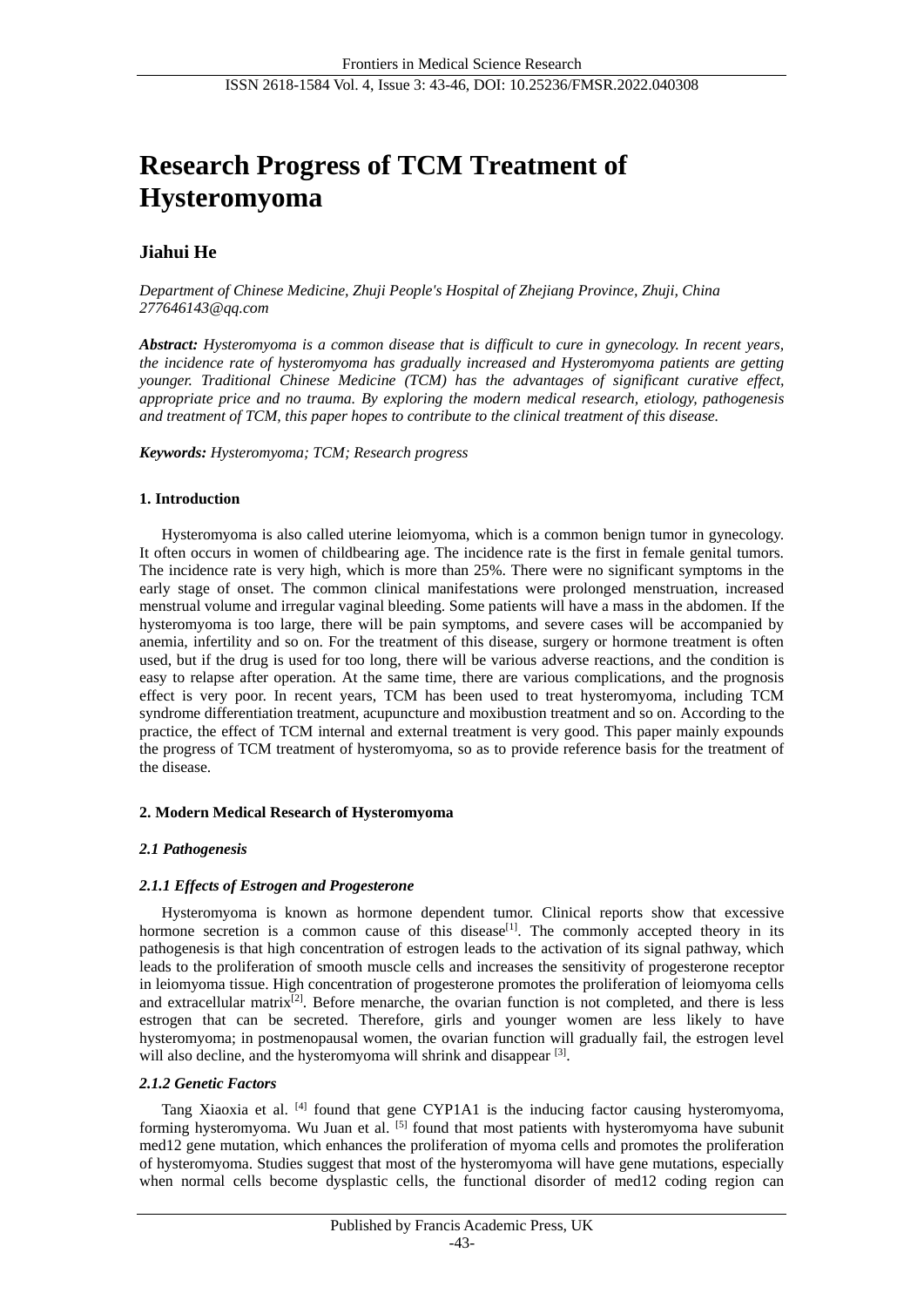# ISSN 2618-1584 Vol. 4, Issue 3: 43-46, DOI: 10.25236/FMSR.2022.040308

promote it.

#### *2.1.3 Other Factors*

Hypertension, hyperlipidemia, diabetes and other MS syndromes, abnormal cell signaling pathways, and dysregulation of biological factors may lead to hysteromyoma. [6]

#### *2.2 Surgical Treatment*

The main surgical treatment was hysteromyoma exfoliation and hysterectomy. The most traditional operation is open hysteromyoma removal. Its advantage is that the operation is safe and effective, the field of vision is wide, it will not be limited by the growth location and quantity of myoma, and the operation is very simple and will not affect the fertility of patients; the disadvantage is that the trauma of the operation is larger than that of laparoscopic myomectomy, which will leave scars after the operation, and the recovery time is relatively long, with poor aesthetics  $[7]$ . Hysterectomy is the most commonly used operation to cure hysteromyoma. Its advantage is that it can completely remove the focus and prevent the occurrence of other diseases such as endometrial cancer and cervical lesions; the deficiency is that after hysterectomy, ovarian function decline and estrogen level disorder may occur, making the patient enter menopause earlier. At present, laparoscopic surgery is the most recommended operation for the treatment of hysteromyoma<sup>[8]</sup>. The advantages include less trauma, shorter intraoperative time, less postoperative pain and faster recovery; the deficiency is the narrow visual field and spatial sense change of the operation, and it is not applicable to a large number of myomas with special location, and there is the possibility of recurrence.

#### *2.3 Medication*

Now in the clinical treatment of hysteromyoma, the drugs often used include gonadotropin-releasing hormone agonists, androgens, levonorgestrel sustained-release system, mifepristone, vitamin D and so on. Among them, mifepristone, a progesterone receptor (PR) antagonist, was first used in clinic; The main function is to combine with the receptor, and then achieve the effect of anti-progesterone, inhibit the division of hysteromyoma cells and the blood flow of hysteromyoma artery, significantly inhibit Bcl-2, make myoma cells die, and promote the atrophy and disappearance of myoma cells due to ischemia and hypoxia<sup>[9.10]</sup>. According to relevant studies, mifepristone is the first choice in the treatment of hysteromyoma, and its effect is very good. The deficiency is that if the drug is stopped, hysteromyoma may relapse.

# **3. TCM Research into Hysteromyoma**

# *3.1 Etiology and Pathogenesis*

# *3.1.1 Emotional Imbalance*

The ancients often said that thinking hurts the spleen, anger hurts the liver, sadness hurts the lungs, happiness hurts the heart, and fear hurts the kidney. That is to say, there is a very important relationship between emotion and the five internal organs, which will be related to the onset of disease. According to "On Liver Qi", "most diseases of the five internal organs happen to liver qi." Modern medical research shows that bad emotions will induce tumors and further worsen according to the neuroendocrine dysfunction and the decline of human immunity. Most tumor patients have long-term emotional abnormalities or strong mental stimulation before the onset of the disease. On the contrary, comfortable emotions can avoid the occurrence of tumors and prolong the survival cycle of tumor patients. Middle aged women often suffer from emotional depression, which is related to the increasing pressure of life and the increasing psychological pressure, resulting in liver dysfunction, poor circulation of Qi and blood, and the occurrence of diseases over time. [11]

# *3.1.2 Imbalance of Viscera, Qi and Blood*

In TCM, Hysteromyoma belongs to the category of syndrome accumulation, which belongs to the disease of evil excess and injury to the healthy atmosphere. It was first seen in "Su Wen ·Bone Empty Theory", which said: "Ren pulse is a disease...Illness with bodily functions on women happen to abdominal mass and morbid leucorrhea." When it comes to women's Chong Ren disorder. there will be symptoms and pains and lumps; if there is an imbalance between Chong and Ren, there will be Qi deficiency and blood stagnation, Qi inversion and blood overflow, which will promote blood stasis and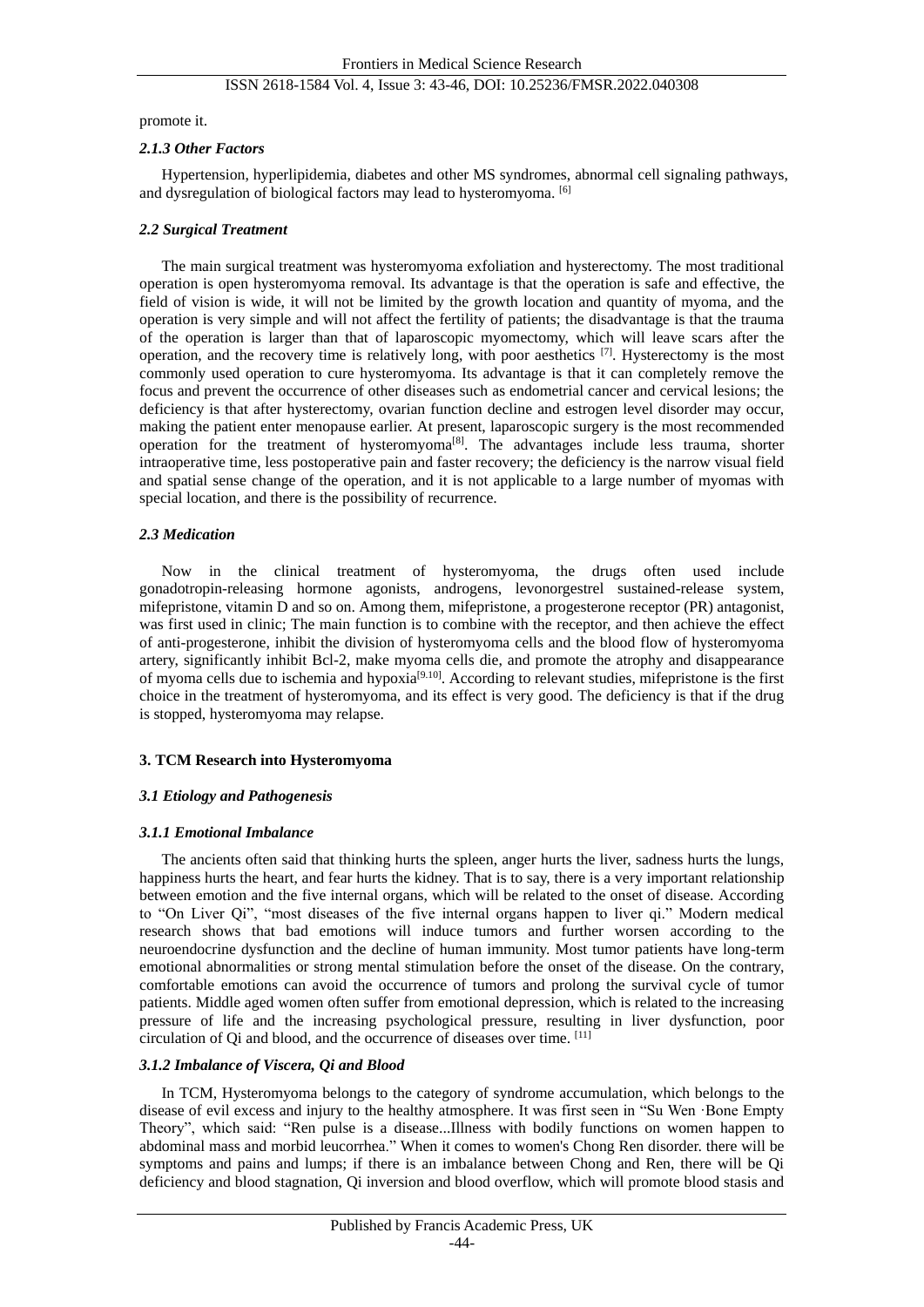# ISSN 2618-1584 Vol. 4, Issue 3: 43-46, DOI: 10.25236/FMSR.2022.040308

mass. Chen Yan of Song Dynasty accurately described the causes of this disease in the prescription for three causes and one disease syndrome: "most of the diseases are results of unhealthy living habits."

#### *3.2 TCM Internal Treatment*

TCM drugs have certain advantages in the treatment of hysteromyoma. Wang Qiao et al. <sup>[12]</sup> found through experiments that Guizhi Fuling pill can effectively reduce the estrogen level in the human body, improve the blood circulation state, inhibit the mitosis of hysteromyoma cells, improve the immune state and prevent the recurrence of hysteromyoma. Zeng Weijing  $[13]$  used the method of promoting blood circulation and removing blood stasis to treat symptoms and found that it can effectively reduce the volume of leiomyoma and the level of estrogen in patients, and no adverse reactions were found. Studies have focused on after curettage the heat and blood stasis syndrome induced by residual lesions, lochia and blood stasis, the evil of heat toxin and residual blood stasis. Rhinoceros horn Rehmannia Decoction is often used in the initial diagnosis to help eliminate the heat toxicity of blood, and chinese violet and raw rhubarb are used to improve the effect of clearing blood; biological and chemical decoction is used to help promote blood circulation and remove blood stasis to separate blood stasis tangled with heat; During the follow-up visit, after the heat potential is reduced, the combination with scorpions, ground turtles and other insects will help to improve the effect of promoting blood circulation and removing blood stasis. Cai Hui [14] used the method of nourishing and removing blood stasis to treat hysteromyoma. Compared with mifepristone, it is found that the combined use of multiple traditional Chinese medicines can improve the blood circulation of leiomyoma tissue, correct the abnormal hormone level in the body, and reduce the levels of estrogen and progesterone. It has more obvious advantages in reducing PR and ER, and can effectively inhibit the growth of leiomyoma and fibrosis of diseased tissue.

#### *3.3 TCM External Treatment*

#### *3.3.1 Acupuncture Treatment*

Studies have found that acupuncture and moxibustion can improve the human body, regulate hormones in the body, accelerate metabolism and activate NK cells, so as to prevent the growth of myoma cells. Gao Jing et al.[15] treated patients with syndrome differentiation, liver Qi discomfort, poor mood, visceral dysfunction and qi stagnation by soothing the liver and waking up the mind and harmonizing Chong Ren. Acupuncture treatment is used to help patients regulate qi and disperse knots, promote blood circulation and remove blood stasis. Gongsun, Neiguan, Guanyuan, Qihai and other acupoints are selected, supplemented by Yintang acupoint and Baihui acupoints, so as to dredge the Qi mechanism of the human body, coordinate Yin and Yang, and eliminate all their bad feelings. Liu Erlan et al. [16] studied patients with qi stagnation and blood stasis and selected uterus point, Guanyuan point and Sanyinjiao point for acupoint catgut embedding treatment for 3 consecutive days. It was found that hysteromyoma was significantly reduced and the effective rate of symptoms was 95%. Liu Hui  $^{[17]}$ directly stimulated abdominal acupoints by he's fire needle method, and achieved the purpose of promoting blood circulation and removing blood stasis by increasing local tissue temperature, so as to slow down or even eliminate hysteromyoma.

# *3.3.2 External Application of TCM*

In some studies, 122 patients with hysteromyoma were treated with abdominal hot compress, and the drug paste was made of ground turtle, zedoary turmeric, Sparganium, LU LUtong and mirabilite, which was compared with Guizhi Fuling Capsule; the results showed that the total curative effect of the study group was 91.80% and that of the control group was 74.62%, which was significant compared with the two groups  $(P < 0.05)$  [18]. Moreover, the external application of traditional Chinese medicine in the treatment of hysteromyoma can significantly help patients improve their symptoms. Compared with other treatment methods, it is more simple, convenient and applicable to a wider range.

#### **4. Conclusions**

With the incidence rate of hysteromyoma becoming younger, the cost of using western medicine is very high, which will seriously affect the quality of life of patients. Therefore, TCM can be used for treatment, which has significant curative effect, appropriate price and no trauma. Moreover, TCM has a long history of development, accumulated more experience and high recommendation value. However, there are still some problems. For example, the treatment effect of TCM is slow, and the research is